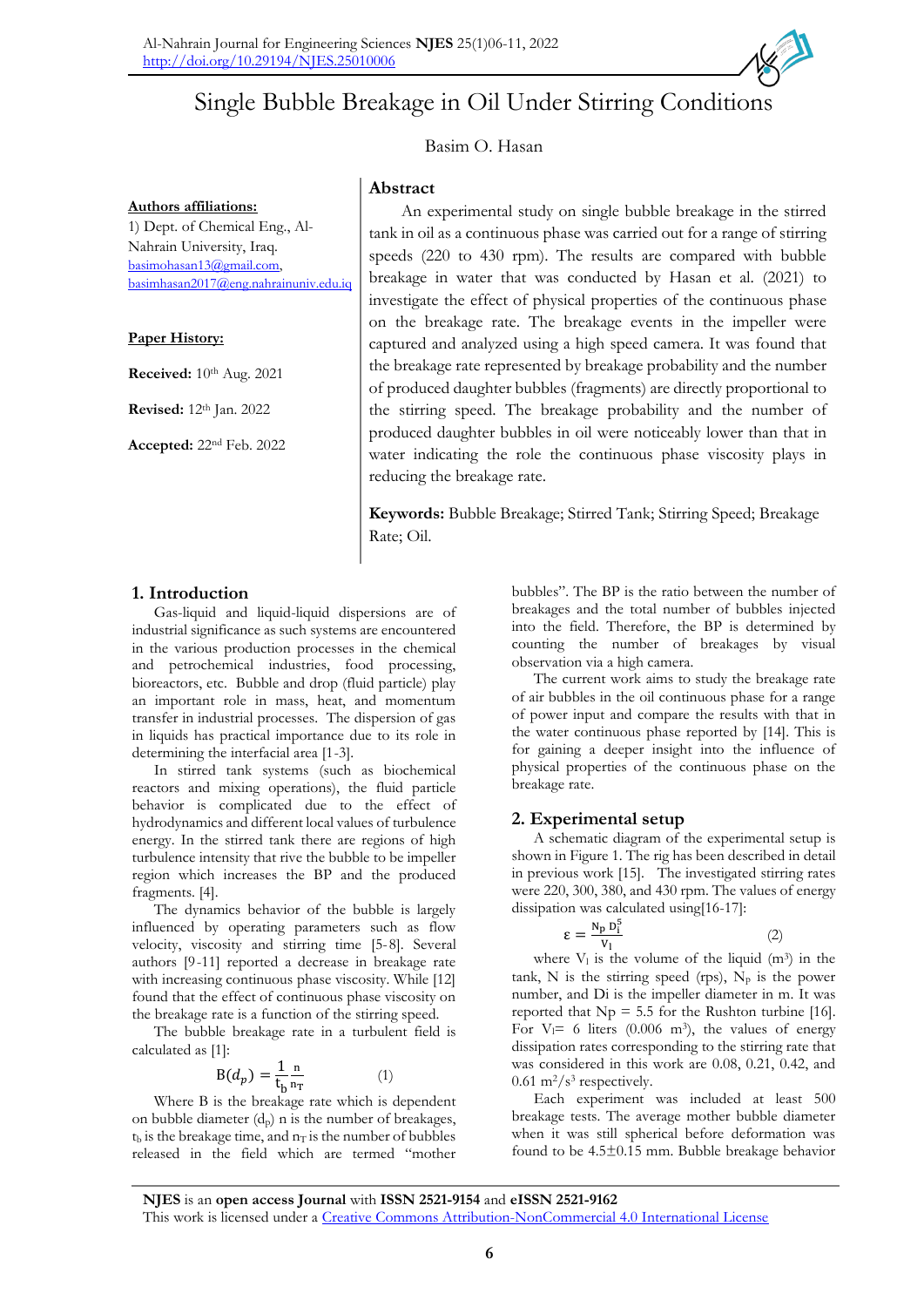**NJES** 25(1)06-11, 2022 Hasan



was imaged by a high speed camera. The experiments were carried out in, the light oil continuous phase and compared with the work of [14] that used the water continuous phase. This was to study the effect of viscosity on bubble breakage behavior. Light engine oil with a viscosity =  $0.570 \text{ kg/m.s}$  and density = 885 kg/m<sup>3</sup> at 25  $\circ$ C[18] was used. The experiments were carried out at a room temperature of  $20±1$  °C. The BP was calculated a:

$$
BP\% = \frac{n}{n_T} \times 100\tag{3}
$$

Where n is the number of broken mother bubbles (or a number of breakages) for a total number of injected bubbles  $(n_T)$ . The average number of daughter bubbles (fragments) was calculated as:

$$
n_a = \frac{n_d}{n} \tag{4}
$$

Where  $n_a$  is the average number of fragments (or daughter bubbles) and  $n_d$  is the summation of the number of fragments produced from n broken mother bubbles (or n breakages) at a specific power input.



**Figure 1:** Experimental rig: 1. High-speed camera, 2. outside tank 3. computer, 4. Inside the cylindrical tank, 5. stirrer, 6. glass tube, 7. projector, 8. Air pump, 9. on-off controller, 10. control valve[15].

## **3. Results and Discussion**

#### **3.1 Breakage events**

A high speed camera was used to identify breakage events in oil as a continuous phase, showing that the breakage dynamics occurred after a high degree of deformation which depended on the agitation speed. In general, the number of breakages (or breakage probability) and a number of fragments (daughter bubbles) are clearly less than in water. Figure 2a shows different deformed shapes the bubble exhibits when traveling in oil continuous phase under turbulent flow conditions. Necking (a), elongation (b ), and flattening (c and d) are seen

Fig. 2b shows a series of images of mother bubble breakages at different stirring speeds at which the bubble breaks up in oil at the injection location after different degrees of deformation. Case **a** is a binary breakage at 220 rpm in which necking is formed and becomes thinner until the break up which produces two unequal-sized daughter bubbles. Case **b** shows ternary breakage at 300 rpm after the occurrence of necking to form one large daughter bubble and two smaller ones. Case **c** is a ternary breakage at 380 rpm in which the mother bubble breaks up to form two large daughter bubbles with one small. In these cases,

the mother bubble is starched by flow currents acting on the injection position and pushed into the right which results in a breakup that produces unequal-sized daughter bubbles.

#### **3.2 Overall Breakage probability (BP)**

It was demonstrated that the impeller region is characterized by turbulence levels [19-21]. Close to the impeller, the bubble undergoes a high scale of deformation. Besides, the BP is high, and the number of generated daughter bubbles is high. In addition, for high stirring speed, the bubbles follow the irregular trajectory.

Investigations concerning the hydrodynamics in the stirred tank [19-21] revealed that the level of energy dissipated close to the impeller high compared to other tank locations. The high energy level at the impeller blades causes a high breakage rate due to the high-velocity fluctuations which are about half the blade's speed[21,22]. Several studies[23-25] ejected flow current close to the blade's shear layer around the blade plays an important role in the breakage events. Away from the blade, the main reason for the breakage is the velocity fluctuation.

The boundary layer in the vicinity of the wall is responsible for deforming and breaking the drop/bubble even though the rotation speed is low.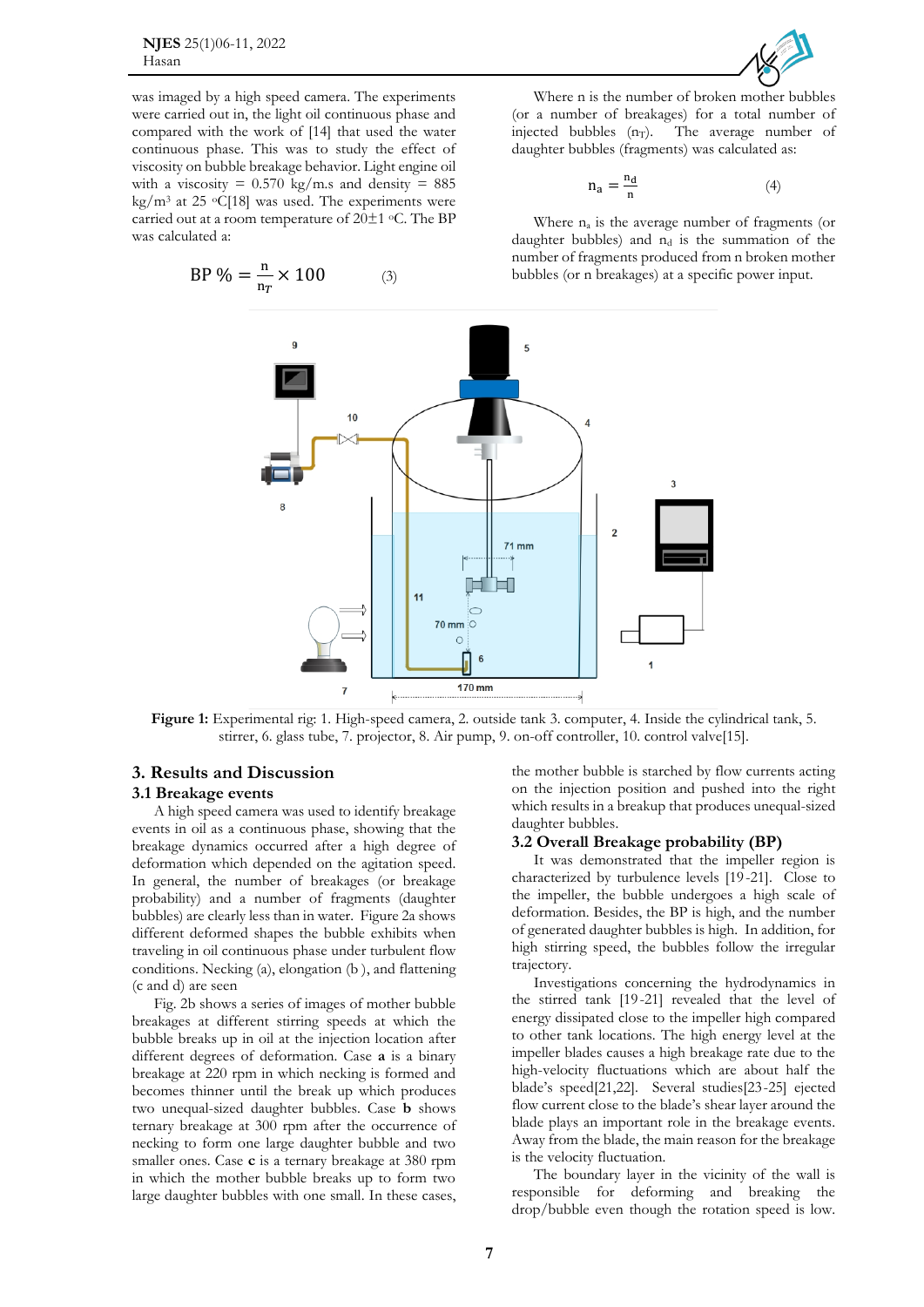**NJES** 25(1)06-11, 2022 Hasan

[23] stated that the flow currents in the front of the blade lead to breaking the drops/bubbles by stretching them. This behavior is also observed in the present work. According to [23], the flow pattern in front of the blade breaks the fluid particles by stretching them; which is in accordance with the present observation [9,26] postulated that there are strong shearing forces in the boundary layer of the blades, which is responsible for the occurrence of breakage.

Figure 3 shows the overall breakage probability (PB) in both continuous phases of water[15] and oil, versus stirring speed. It is clear that the PB increases with increasing stirring speed. The BP in oil is lower than in water. Fig. 4 presents the probability of multiple breakages versus stirring speed. At low speed (220 rpm) the probability of multiple breakages is 80% for water and 76.3% for oil. This percentage increases with increasing speed to become 100% at high speeds for both continuous phases, i.e no binary breakage close to the impeller.







**Figure 2b:** Breakage of mother bubbles in oil after necking at a) N=220 rpm, b) N=300 rpm, c) N=380 rpm.



**Figure 3:** Overall breakage probability versus stirring speed for water and oil continuous phases.



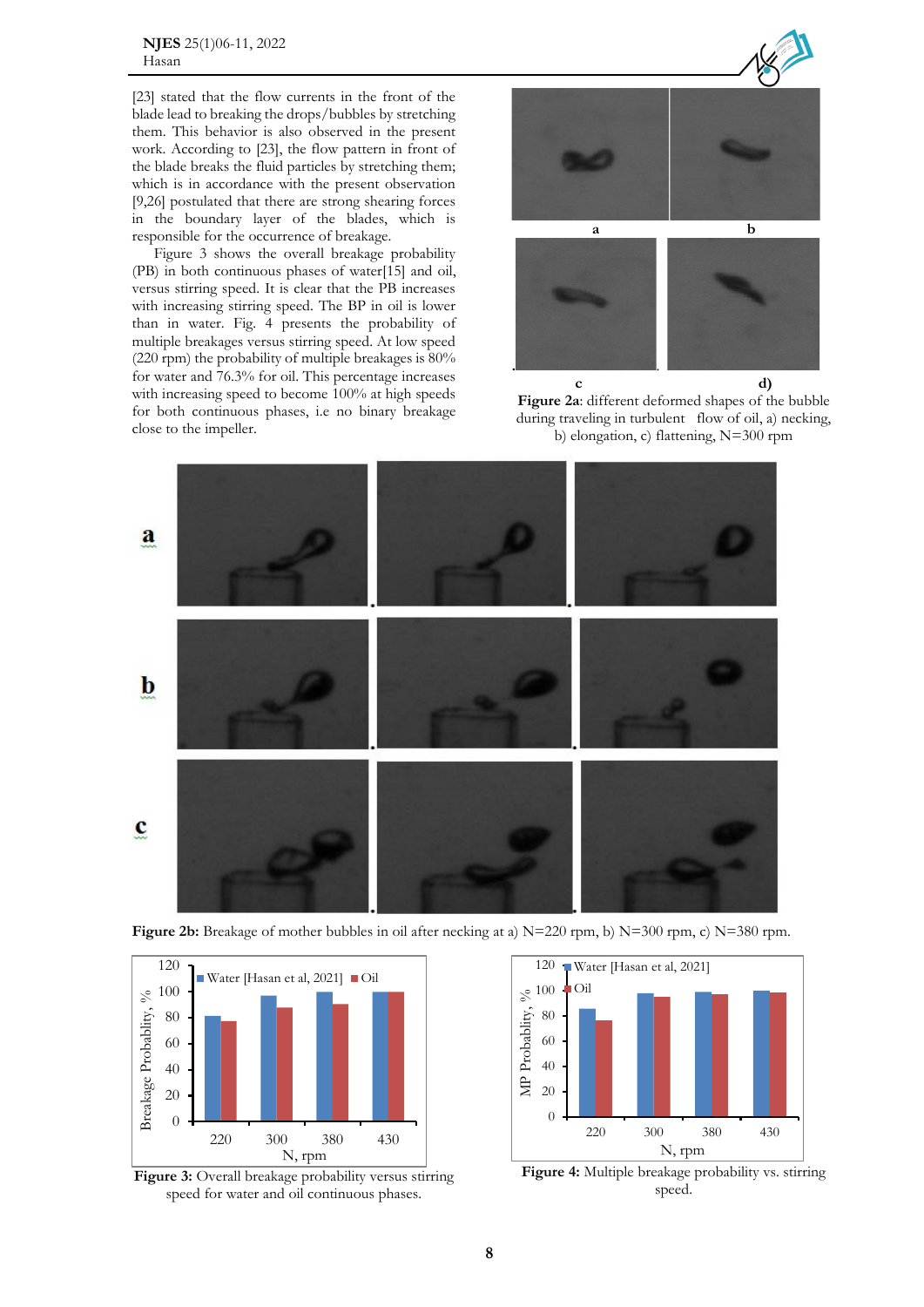

#### **3.3 Number of daughter bubbles (fragments)**

Figure 5a presents images taken by a high speed camera close to the impeller indicating the formation of a different number of daughter bubbles for different speeds. The average number of daughter bubbles (fragments) per breakage in oil is presented in Fig. 5b as compared with water [14]. It can be seen that for the lowest agitation speed (220 rpm) the average number of daughter bubbles in both phases is 4, while for 300 rpm the number is 7.3 in water and 6.8 in oil, for 380 rpm it is 8.8 in water, and 8 in oil, and for 430 rpm it is 12.4 in water and 9.2 in oil.

Figures 6a to 6d show the number distribution of fragments (daughter bubbles) in region C versus stirring speed for both continuous phases. Fig. 16a is for the lowest stirring speed and shows that the produced number of fragments is between 2 and 8 for both phases. In this case, breakages in oil result in a higher percentage of 2 to 3 fragments while breakages in water result in a higher percentage of 4 to 8 fragments. Fig. 16b for 300 rpm indicates a little

probability of 12 to 13 fragments for both phases. It can also be seen from Fig. 16b that there are no binary or ternary breakages in water (zero percentage) and in oil the percentage of such breakages are small. In this case (300 rpm) the highest probability is for 7-8 fragments in both phases. With increasing stirring speed to 380 (Fig. 16c), the percentage of 2 to 4 fragments in water is zero while there is a low probability (5-10%) for oil. At the other end of the scale, there are up to 17 fragments produced in water and up to 15 in oil. In this case, the highest probability is for 9-11 fragments in both phases. For a stirring speed of 430 rpm, Fig. 16d shows that the number of fragments is 20 in water and 17 in oil. There is also a noticeable decrease in the probability of breakages producing a low number of fragments, especially in water. In this case, the probability is highest for the production of 12 to 17 fragments in water and 7 to 11 in oil. The breakage probability and the number of daughter bubbles in oil are lower than in water. This is due to the lower breakage rate of bubbles in oil than in water.



**Figure** 5a: Fragmentation of mother bubble to different number daughter bubbles close to the impeller, a) two daughter bubbles, N=220 rpm b) 3 daughter bubbles, N= 300 rpm c) 4 daughter bubbles, N= 380 rpm.



Figure 5b: Average number of daughter bubbles vs. stirring speed.



**Figure 6a:** Number distribution of fragments in region A at a stirring speed of 220 rpm.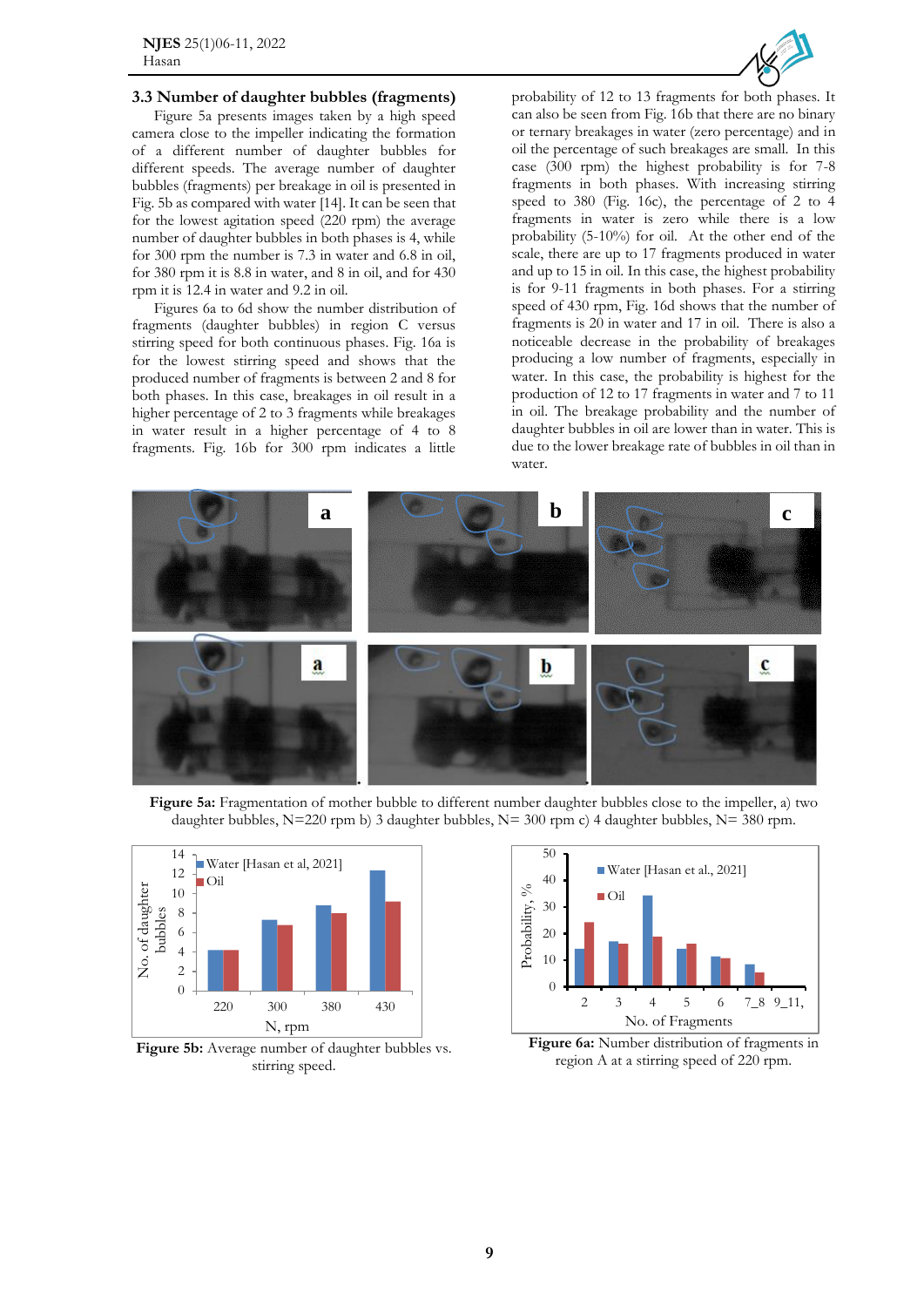





Fig. 7 shows a comparison between the effects of agitation speeds on the number of produced daughter bubbles for bubble breakage in oil as compared with that in water [14]. The correlation of number of daughter bubbles with the stirring rate in oil is given as:

$$
n_d = 0007 N^{1.17}
$$
  
(R<sup>2</sup>= 0.99) for 220  $\ge N \le 430$  (5)

It is evident that the dependence of the number of bubble fragments on the stirring speed in the case of the oil continuous phase is 1.17.

For the water continuous phase from the work of [14], correlation is: 1.51

$$
n_d = 0.012 N^{1.51}
$$
  
(R<sup>2</sup>= 0.97) for 220  $\ge N \le 430$  (6)

The dependence of the number of daughter bubbles on  $N$  for oil in Eq. (5) is lower than that of water in Eq. (6). This indicates the more effective influence of hydrodynamics in the case of water on breakage rate than in the case of oil.



**Figure 7:** Average number of daughter bubbles produced in oil and water vs. N.

Similarly, from Fg.3, the breakage probability correlates with the stirring rate f l as

$$
BP_{oil} = 2.1
$$
  
(R<sup>2</sup>= 094) for 20  $\ge$  N $\le$  430 (7)

For water, from the data of:

$$
= 5.8 N^{0.309}
$$
  
(R<sup>2</sup>= 0.85) for 220  $\ge N \le 430$  (8)

It can be noted that the values of breakage probability in the case of oil are lower than that of water, but the dependence of BP on N is higher.

#### **4. Conclusions**

When injecting the bubble into a high turbulence field of oil continuous phase, it experiences different scales of deformation depending on its relative location in the tank. Different deformed shapes of bubbles in the oil continuous phase are observed such as necking, elongation, and flattening**.** The majority of bubble breakage occurs after necking deformation has occurred. The bubble breakage probability in oil is lower than in water, which indicates that the increased viscosity of a continuous phase causes a decrease in bubble breakage rate. At the highest stirring speed (430 rpm) conducted in this research, the breakage probability in both oil and water is 100% at the impeller region. In general, the multiple breakage probability in oil is slightly lower than in water. The average number of produced daughter bubbles at the highest speed (430 rpm) in the impeller region in the case of oil is 9.2 and in water is 12.4. The average number of produced daughter bubbles in the impeller region increases appreciably with agitation speed with a dependence of 1.51 in water and 1.14 in oil.

## **5. Acknowledgment**

The authors would like to thank Alexander von Humboldt Foundation/ Germany for providing experimental tools for this work that helped to perform the experimental work. Thanks also to Dr. Richard A. Craig from the University of Adelaide for providing editorial services for this article.

#### **6. References**

[1] J. Solsvik, P. J. Becker, N. Sheibat-Othman, I. Mohallick, R. Farzad, and H. A. Jakobsen, "Viscous Drop Breakage in Liquid-Liq Stirred